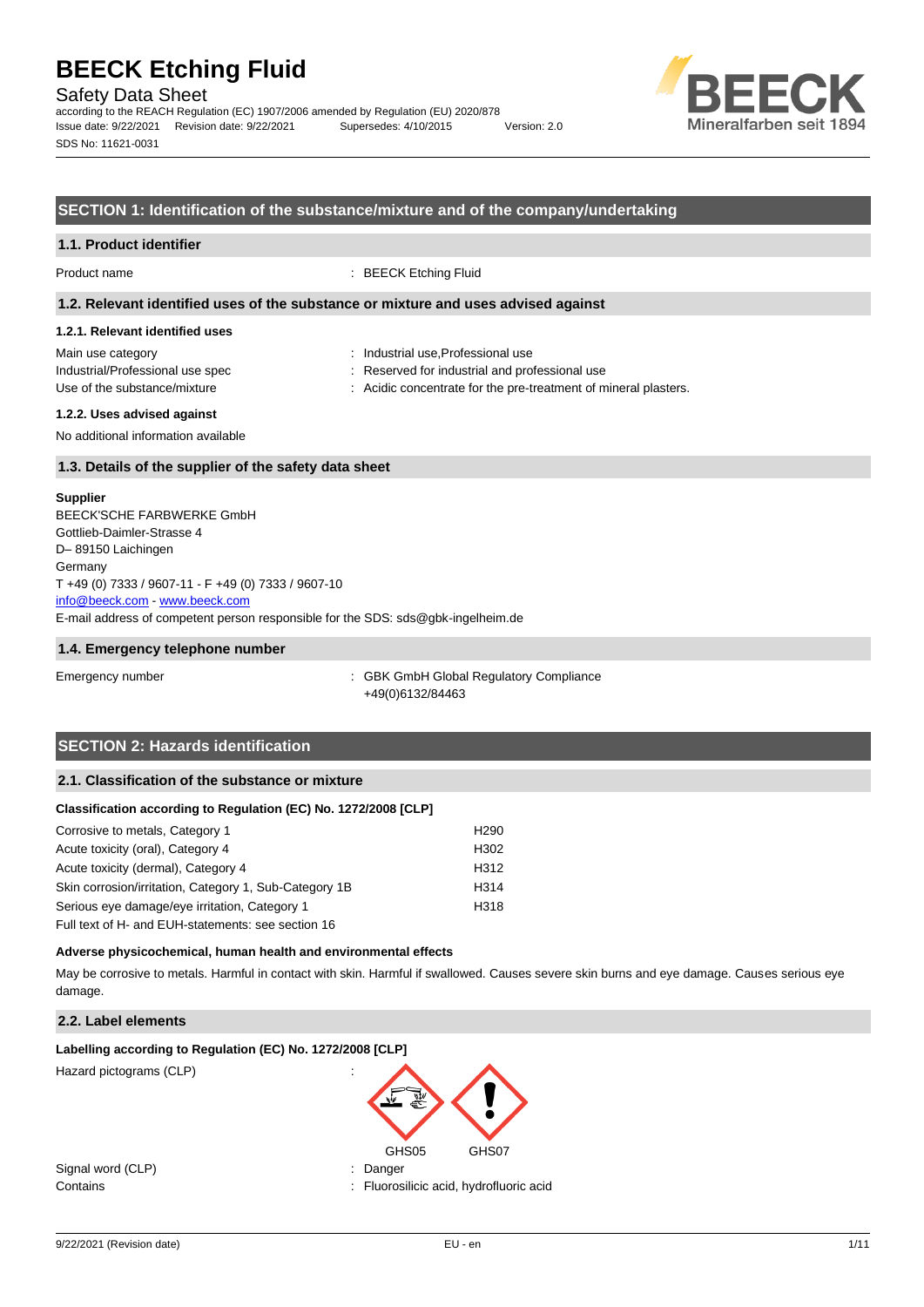# Safety Data Sheet

according to the REACH Regulation (EC) 1907/2006 amended by Regulation (EU) 2020/878 SDS No: 11621-0031



| Hazard statements (CLP)        | : H290 - May be corrosive to metals.<br>H302+H312 - Harmful if swallowed or in contact with skin.<br>H314 - Causes severe skin burns and eye damage.                                              |
|--------------------------------|---------------------------------------------------------------------------------------------------------------------------------------------------------------------------------------------------|
| Precautionary statements (CLP) | : P260 - Do not breathe spray, vapours, gas, mist.<br>P280 - Wear protective gloves, protective clothing, eye protection, face protection.                                                        |
|                                | P301+P330+P331 - IF SWALLOWED: Rinse mouth. Do NOT induce vomiting.<br>P303+P361+P353 - IF ON SKIN (or hair): Take off immediately all contaminated clothing.<br>Rinse skin with water or shower. |
|                                | P310 - Immediately call a doctor, a POISON CENTER.<br>P405 - Store locked up.                                                                                                                     |
|                                | P501 - Dispose of contents and container to in accordance with local and national<br>regulations.                                                                                                 |

# **2.3. Other hazards**

Other hazards not contributing to the classification : Contact with acids liberates toxic gas.

# **SECTION 3: Composition/information on ingredients**

## **3.1. Substances**

Not applicable

# **3.2. Mixtures**

| <b>Name</b>                                                                 | <b>Product identifier</b>                                                                                | $\%$             | <b>Classification according to</b><br><b>Regulation (EC) No. 1272/2008</b><br>[CLP]                                                                                                                 |
|-----------------------------------------------------------------------------|----------------------------------------------------------------------------------------------------------|------------------|-----------------------------------------------------------------------------------------------------------------------------------------------------------------------------------------------------|
| Fluorosilicic acid                                                          | CAS-No.: 16961-83-4<br>EC-No.: 241-034-8<br>EC Index-No.: 009-011-00-5<br>REACH-no: 01-2119488906-<br>19 | $\geq 20 - < 40$ | Skin Corr. 1B, H314                                                                                                                                                                                 |
| hydrofluoric acid<br>Substance with a Community workplace exposure<br>limit | CAS-No.: 7664-39-3<br>EC-No.: 231-634-8<br>EC Index-No.: 009-003-00-1                                    | $\geq 0.1 - 1.1$ | Acute Tox. 2 (Inhalation), H330<br>$(ATE=0.05 mg/l/4h)$<br>Acute Tox. 1 (Dermal), H310 (ATE=5<br>mg/kg bodyweight)<br>Acute Tox. 2 (Oral), H300 (ATE=5 mg/kg)<br>bodyweight)<br>Skin Corr. 1A, H314 |

| <b>Specific concentration limits:</b> |                                                                       |                                                                                                                      |  |
|---------------------------------------|-----------------------------------------------------------------------|----------------------------------------------------------------------------------------------------------------------|--|
| <b>Name</b>                           | <b>Product identifier</b>                                             | Specific concentration limits                                                                                        |  |
| hydrofluoric acid                     | CAS-No.: 7664-39-3<br>EC-No.: 231-634-8<br>EC Index-No.: 009-003-00-1 | $(0.1 ≤ C < 1)$ Eye Irrit. 2, H319<br>$(1 \leq C < 7)$ Skin Corr. 1B, H314<br>$(7 \leq C < 100)$ Skin Corr. 1A, H314 |  |

Full text of H- and EUH-statements: see section 16

# **SECTION 4: First aid measures**

| 4.1. Description of first aid measures |                                                                                                                                                         |
|----------------------------------------|---------------------------------------------------------------------------------------------------------------------------------------------------------|
| First-aid measures general             | : Call a physician immediately.                                                                                                                         |
| First-aid measures after inhalation    | : Remove person to fresh air and keep comfortable for breathing.                                                                                        |
| First-aid measures after skin contact  | : Rinse skin with water/shower. Take off immediately all contaminated clothing. Call a<br>physician immediately.                                        |
| First-aid measures after eye contact   | : Rinse cautiously with water for several minutes. Remove contact lenses, if present and easy<br>to do. Continue rinsing. Call a physician immediately. |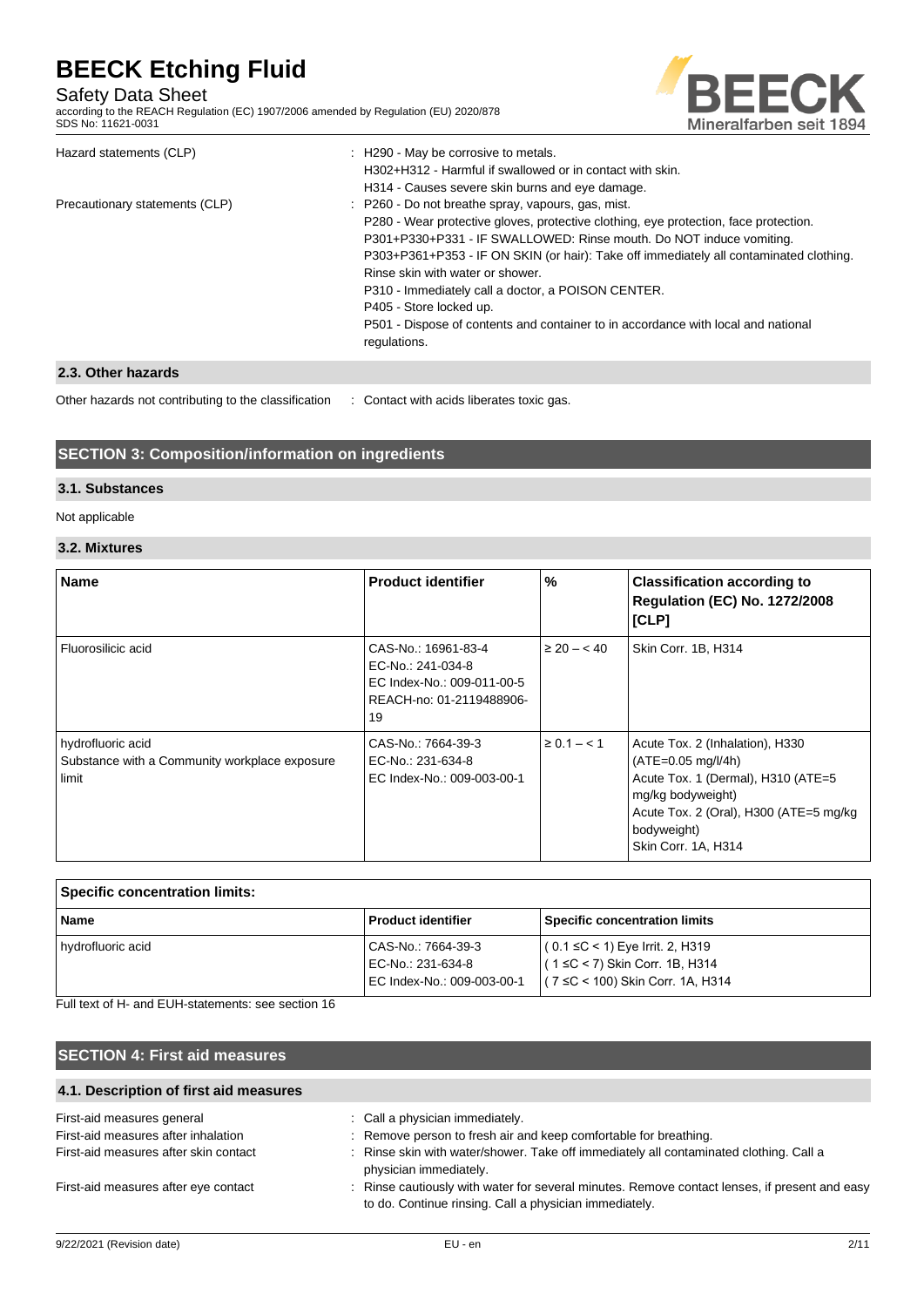Safety Data Sheet

according to the REACH Regulation (EC) 1907/2006 amended by Regulation (EU) 2020/878 SDS No: 11621-0031



First-aid measures after ingestion : Rinse mouth. Do not induce vomiting. Call a physician immediately.

# **4.2. Most important symptoms and effects, both acute and delayed**

| Symptoms/effects after skin contact | : Burns.                  |
|-------------------------------------|---------------------------|
| Symptoms/effects after eye contact  | : Serious damage to eyes. |
| Symptoms/effects after ingestion    | : Burns.                  |

### **4.3. Indication of any immediate medical attention and special treatment needed**

Treat symptomatically.

# **SECTION 5: Firefighting measures 5.1. Extinguishing media** Suitable extinguishing media : Water spray. Dry powder. Foam. Carbon dioxide. **5.2. Special hazards arising from the substance or mixture** Hazardous decomposition products in case of fire : Toxic fumes may be released. **5.3. Advice for firefighters** Protection during firefighting **interval to a statempt to take action without suitable protective equipment. Self-contained** breathing apparatus. Complete protective clothing.

| <b>SECTION 6: Accidental release measures</b>             |                                                                                                                                                                |  |  |  |  |
|-----------------------------------------------------------|----------------------------------------------------------------------------------------------------------------------------------------------------------------|--|--|--|--|
|                                                           | 6.1. Personal precautions, protective equipment and emergency procedures                                                                                       |  |  |  |  |
| 6.1.1. For non-emergency personnel                        |                                                                                                                                                                |  |  |  |  |
| Emergency procedures                                      | : Ventilate spillage area. Avoid contact with skin, eyes and clothing. Do not breathe<br>dust/fume/gas/mist/vapours/spray.                                     |  |  |  |  |
| 6.1.2. For emergency responders                           |                                                                                                                                                                |  |  |  |  |
| Protective equipment                                      | : Do not attempt to take action without suitable protective equipment. For further information<br>refer to section 8: "Exposure controls/personal protection". |  |  |  |  |
| 6.2. Environmental precautions                            |                                                                                                                                                                |  |  |  |  |
| Avoid release to the environment.                         |                                                                                                                                                                |  |  |  |  |
| 6.3. Methods and material for containment and cleaning up |                                                                                                                                                                |  |  |  |  |
| Methods for cleaning up<br>Other information              | : Take up liquid spill into absorbent material.<br>: Dispose of materials or solid residues at an authorized site.                                             |  |  |  |  |
| 6.4. Reference to other sections                          |                                                                                                                                                                |  |  |  |  |
| For further information refer to section 13.              |                                                                                                                                                                |  |  |  |  |

| <b>SECTION 7: Handling and storage</b>                            |                                                                                                                                                                                     |  |  |  |
|-------------------------------------------------------------------|-------------------------------------------------------------------------------------------------------------------------------------------------------------------------------------|--|--|--|
| 7.1. Precautions for safe handling                                |                                                                                                                                                                                     |  |  |  |
| Precautions for safe handling                                     | : Ensure good ventilation of the work station. Do not get in eyes, on skin, or on clothing. Wear<br>personal protective equipment. Do not breathe dust/fume/gas/mist/vapours/spray. |  |  |  |
| Hygiene measures                                                  | : Wash contaminated clothing before reuse. Do not eat, drink or smoke when using this<br>product. Always wash hands after handling the product.                                     |  |  |  |
| 7.2. Conditions for safe storage, including any incompatibilities |                                                                                                                                                                                     |  |  |  |
| Storage conditions                                                | : Store in corrosive resistant container with a resistant inner liner. Keep only in original                                                                                        |  |  |  |

container. Store locked up. Store in a well-ventilated place. Keep cool.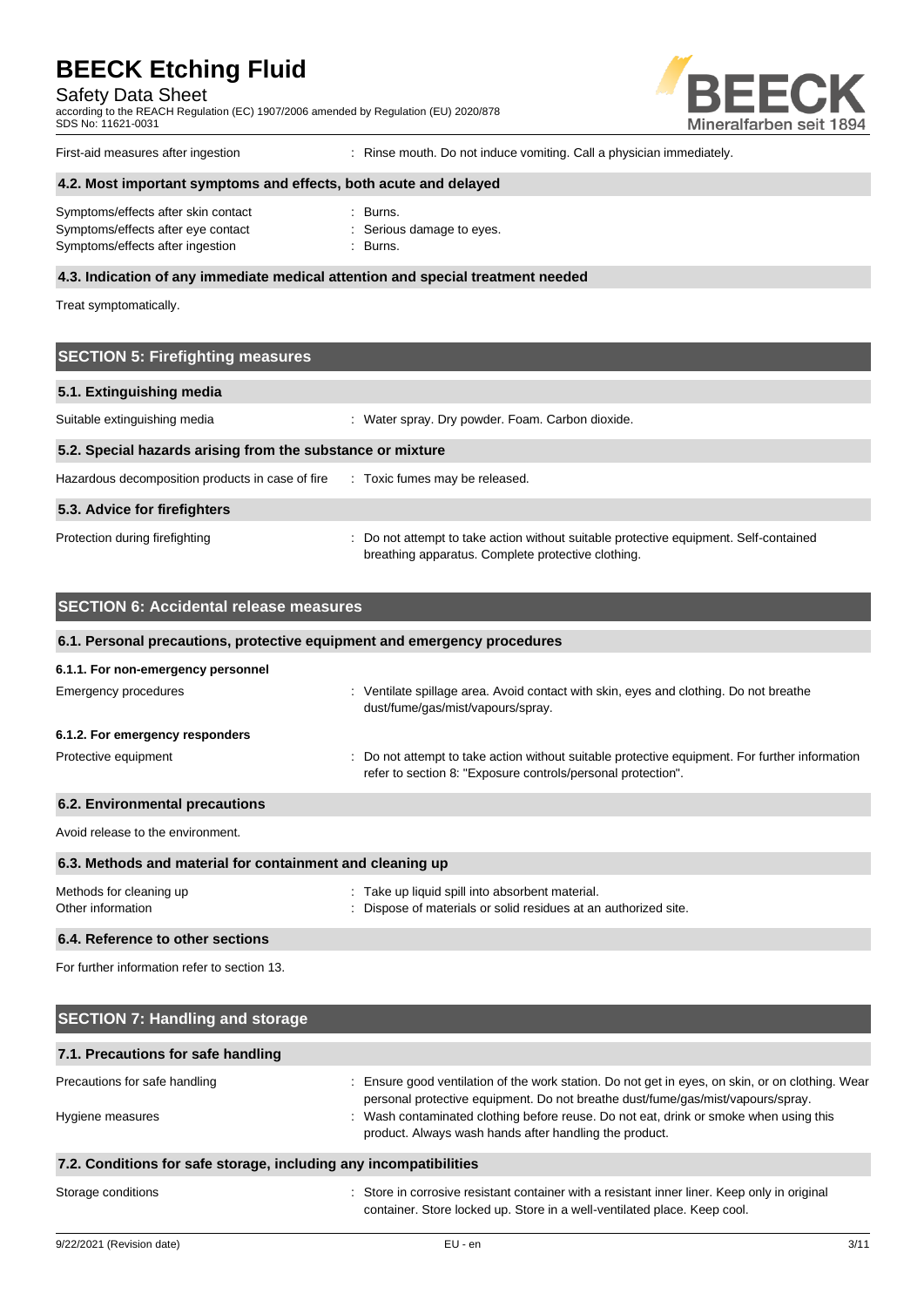Safety Data Sheet

according to the REACH Regulation (EC) 1907/2006 amended by Regulation (EU) 2020/878 SDS No: 11621-0031



Incompatible materials : Metals. Storage temperature  $\qquad \qquad$  : 5 – 25

# **7.3. Specific end use(s)**

See Section 1.

# **SECTION 8: Exposure controls/personal protection**

## **8.1. Control parameters**

### **8.1.1 National occupational exposure and biological limit values**

| hydrofluoric acid (7664-39-3)                      |                                 |  |
|----------------------------------------------------|---------------------------------|--|
| EU - Indicative Occupational Exposure Limit (IOEL) |                                 |  |
| Local name                                         | Hydrogen fluoride               |  |
| <b>IOEL TWA</b>                                    | 1.5 mg/m <sup>3</sup>           |  |
| <b>IOEL STEL</b>                                   | $2.5 \text{ mg/m}^3$            |  |
| IOEL STEL [ppm]                                    | 3 ppm                           |  |
| Regulatory reference                               | COMMISSION DIRECTIVE 2000/39/EC |  |

## **8.1.2. Recommended monitoring procedures**

No additional information available

## **8.1.3. Air contaminants formed**

No additional information available

## **8.1.4. DNEL and PNEC**

No additional information available

## **8.1.5. Control banding**

No additional information available

#### **8.2. Exposure controls**

#### **8.2.1. Appropriate engineering controls**

**Appropriate engineering controls:**

Ensure good ventilation of the work station.

## **8.2.2. Personal protection equipment**

### **Personal protective equipment:**

Gloves. Protective goggles (EN 166).

**Personal protective equipment symbol(s):**



### **8.2.2.1. Eye and face protection**

**Eye protection:** Safety glasses

**8.2.2.2. Skin protection**

**Skin and body protection:** Wear suitable protective clothing

**Hand protection:** Protective gloves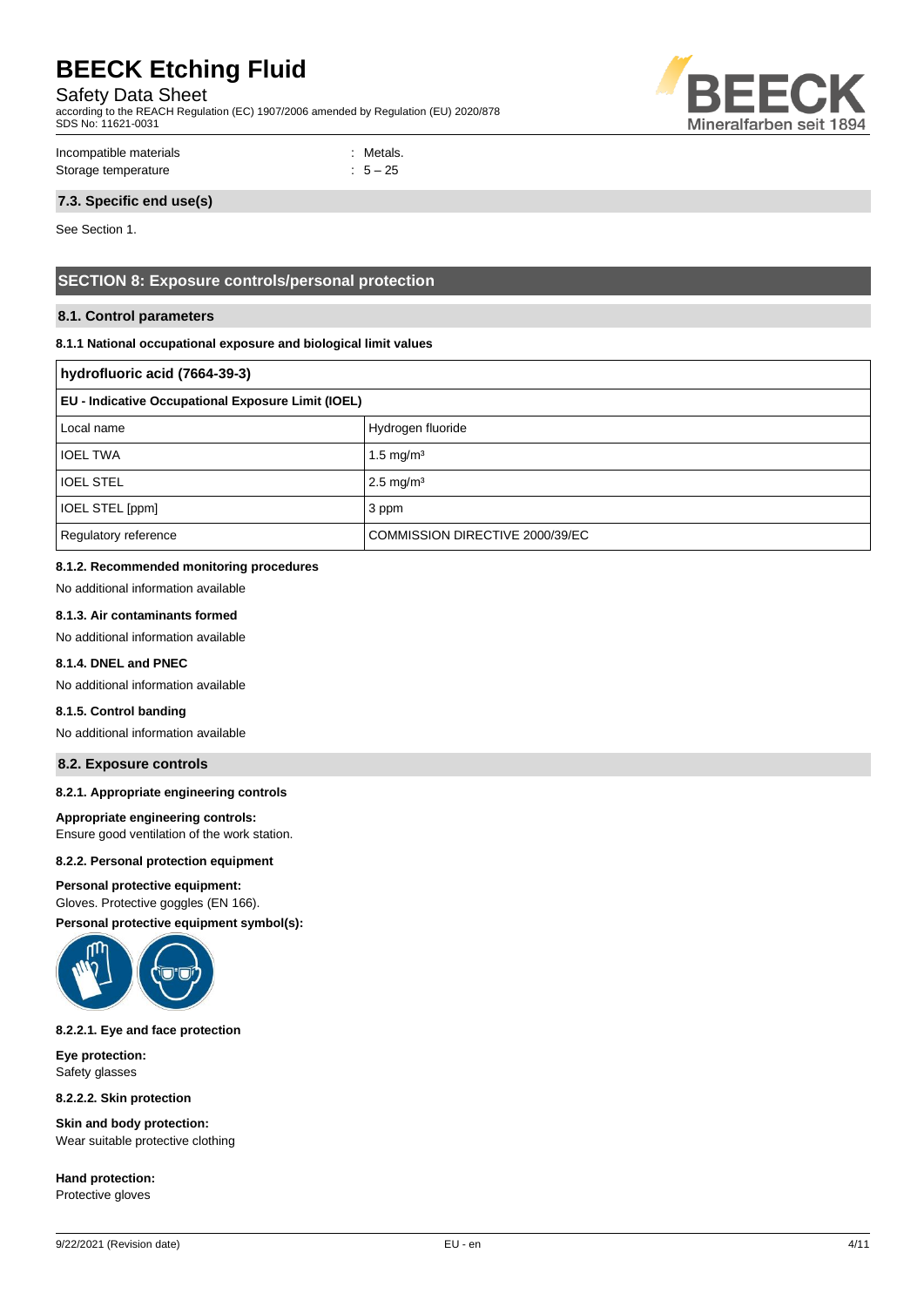# Safety Data Sheet

according to the REACH Regulation (EC) 1907/2006 amended by Regulation (EU) 2020/878 SDS No: 11621-0031

#### **8.2.2.3. Respiratory protection**

#### **Respiratory protection:**

In case of insufficient ventilation, wear suitable respiratory equipment

#### **8.2.2.4. Thermal hazards**

No additional information available

#### **8.2.3. Environmental exposure controls**

# **Environmental exposure controls:**

Avoid release to the environment.

# **SECTION 9: Physical and chemical properties**

## **9.1. Information on basic physical and chemical properties**

| Physical state                                  | Liquid                      |
|-------------------------------------------------|-----------------------------|
| Colour                                          | Colourless.                 |
| Odour                                           | Pungent.                    |
| Odour threshold                                 | Not available               |
| Melting point                                   | Not available               |
| Freezing point                                  | Not available               |
| Boiling point                                   | Not available               |
| Flammability                                    | Not applicable              |
| <b>Explosive limits</b>                         | Not available               |
| Lower explosive limit (LEL)                     | Not specifically applicable |
| Upper explosive limit (UEL)                     | Not specifically applicable |
| Flash point                                     | Not specifically applicable |
| Auto-ignition temperature                       | Not available               |
| Decomposition temperature                       | Not available               |
| pH                                              | < 1                         |
| Viscosity, kinematic                            | Not available               |
| Viscosity, dynamic                              | $< 500$ mPa $\cdot$ s       |
| Solubility                                      | Miscible with water.        |
| Partition coefficient n-octanol/water (Log Kow) | Not available               |
| Vapour pressure                                 | 30 hPa                      |
| Vapour pressure at 50 °C                        | Not available               |
| Density                                         | $1.36$ g/cm <sup>3</sup>    |
| Relative density                                | Not available               |
| Relative vapour density at 20 °C                | Not available               |
| Particle size                                   | Not applicable              |
| Particle size distribution                      | Not applicable              |
| Particle shape                                  | Not applicable              |
| Particle aspect ratio                           | Not applicable              |
| Particle aggregation state                      | Not applicable              |
| Particle agglomeration state                    | Not applicable              |
| Particle specific surface area                  | Not applicable              |
| Particle dustiness                              | Not applicable              |
|                                                 |                             |

#### **9.2. Other information**

#### **9.2.1. Information with regard to physical hazard classes**

No additional information available

#### **9.2.2. Other safety characteristics**

No additional information available

# **SECTION 10: Stability and reactivity**

## **10.1. Reactivity**

The product is non-reactive under normal conditions of use, storage and transport.

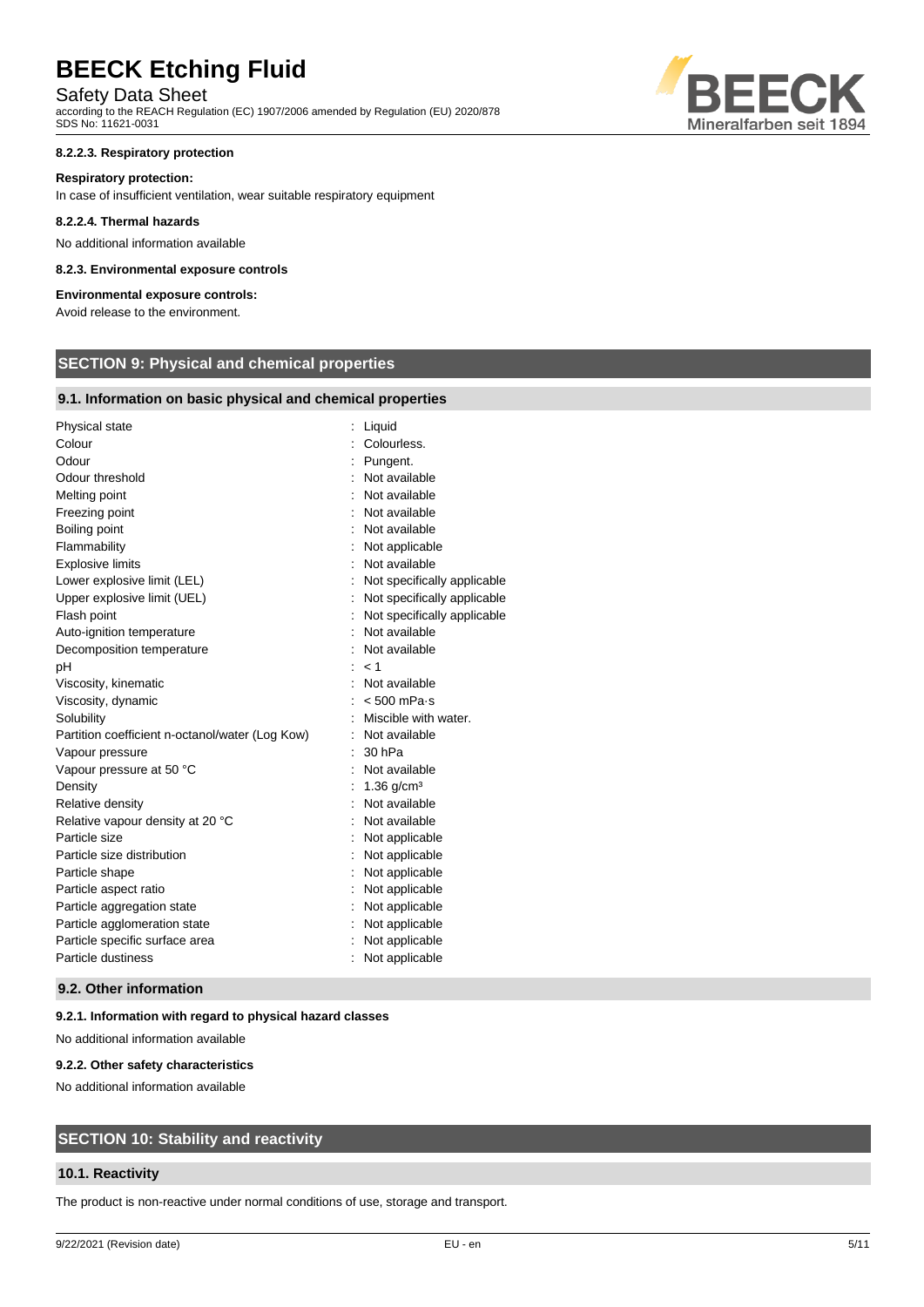Safety Data Sheet

according to the REACH Regulation (EC) 1907/2006 amended by Regulation (EU) 2020/878 SDS No: 11621-0031



# **10.2. Chemical stability**

Stable under normal conditions.

#### **10.3. Possibility of hazardous reactions**

No dangerous reactions known under normal conditions of use.

#### **10.4. Conditions to avoid**

None under recommended storage and handling conditions (see section 7).

## **10.5. Incompatible materials**

metals.

#### **10.6. Hazardous decomposition products**

Under normal conditions of storage and use, hazardous decomposition products should not be produced.

# **SECTION 11: Toxicological information**

## **11.1. Information on hazard classes as defined in Regulation (EC) No 1272/2008**

| Acute toxicity (oral)<br>Acute toxicity (dermal)<br>Acute toxicity (inhalation) | Harmful if swallowed.<br>Harmful in contact with skin.<br>Not classified |
|---------------------------------------------------------------------------------|--------------------------------------------------------------------------|
| <b>BEECK Etching Fluid</b>                                                      |                                                                          |
| ATE CLP (oral)                                                                  | 625 mg/kg bodyweight                                                     |
| ATE CLP (dermal)                                                                | 1100 mg/kg bodyweight                                                    |
| hydrofluoric acid (7664-39-3)                                                   |                                                                          |
| LC50 Inhalation - Rat                                                           | 1307 - 2340 mg/l                                                         |
| ATE CLP (oral)                                                                  | 5 mg/kg bodyweight                                                       |
| ATE CLP (dermal)                                                                | 5 mg/kg bodyweight                                                       |
| ATE CLP (dust, mist)                                                            | $0.05$ mg/l/4h                                                           |
| Skin corrosion/irritation                                                       | : Causes severe skin burns.<br>pH: < 1                                   |
| Serious eye damage/irritation                                                   | : Causes serious eye damage.<br>pH: < 1                                  |
| Respiratory or skin sensitisation                                               | : Not classified                                                         |
| Germ cell mutagenicity                                                          | : Not classified                                                         |
| Carcinogenicity                                                                 | Not classified                                                           |
| Reproductive toxicity                                                           | Not classified                                                           |
| STOT-single exposure                                                            | Not classified                                                           |
| STOT-repeated exposure                                                          | : Not classified                                                         |
| Aspiration hazard                                                               | : Not classified                                                         |

## **11.2. Information on other hazards**

No additional information available

# **SECTION 12: Ecological information**

## **12.1. Toxicity**

Ecology - general interest in the product may represent a danger to aquatic organisms. Hazardous to the aquatic environment, short-term (acute)

: Not classified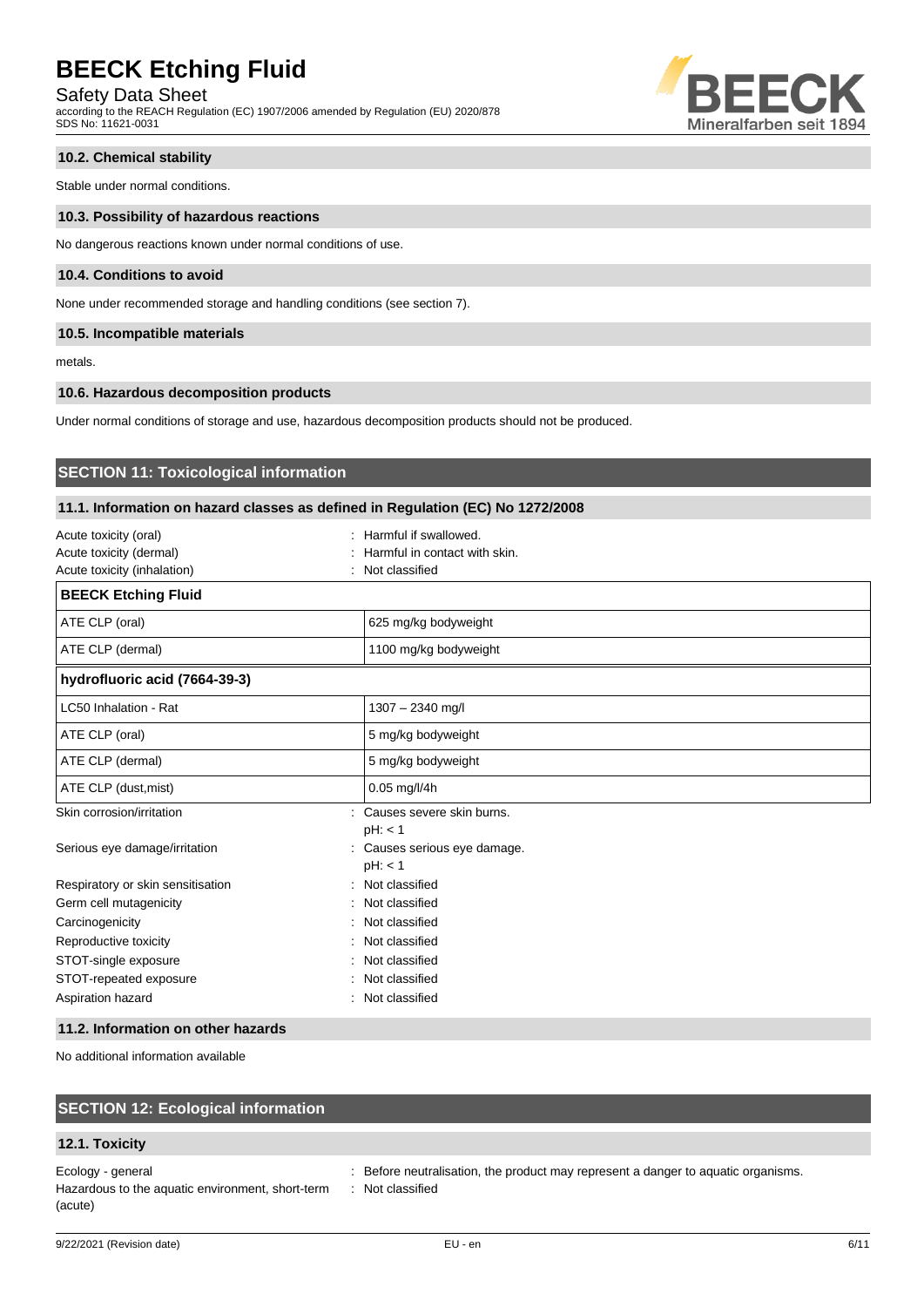Safety Data Sheet

according to the REACH Regulation (EC) 1907/2006 amended by Regulation (EU) 2020/878 SDS No: 11621-0031



Hazardous to the aquatic environment, long-term (chronic) : Not classified

## **12.2. Persistence and degradability**

No additional information available

#### **12.3. Bioaccumulative potential**

No additional information available

## **12.4. Mobility in soil**

No additional information available

#### **12.5. Results of PBT and vPvB assessment**

No additional information available

## **12.6. Endocrine disrupting properties**

No additional information available

### **12.7. Other adverse effects**

No additional information available

# **SECTION 13: Disposal considerations**

## **13.1. Waste treatment methods**

# European List of Waste (LoW) code : 06 01 06\* - other acids

Waste treatment methods **interpretations** : Dispose of contents/container in accordance with licensed collector's sorting instructions.

# **SECTION 14: Transport information** In accordance with ADR / IMDG / IATA / ADN / RID

| <b>ADR</b>                            | <b>IMDG</b>               | <b>IATA</b>                 | <b>ADN</b>                | <b>RID</b>                |  |  |  |
|---------------------------------------|---------------------------|-----------------------------|---------------------------|---------------------------|--|--|--|
| 14.1. UN number or ID number          |                           |                             |                           |                           |  |  |  |
| <b>UN 1778</b>                        | <b>UN 1778</b>            | <b>UN 1778</b>              | <b>UN 1778</b>            | <b>UN 1778</b>            |  |  |  |
| 14.2. UN proper shipping name         |                           |                             |                           |                           |  |  |  |
| <b>FLUOROSILICIC ACID</b>             | <b>FLUOROSILICIC ACID</b> | Fluorosilicic acid          | <b>FLUOROSILICIC ACID</b> | <b>FLUOROSILICIC ACID</b> |  |  |  |
| <b>Transport document description</b> |                           |                             |                           |                           |  |  |  |
| UN 1778 FLUOROSILICIC                 | UN 1778 FLUOROSILICIC     | UN 1778 Fluorosilicic acid, | UN 1778 FLUOROSILICIC     | UN 1778 FLUOROSILICIC     |  |  |  |
| ACID, 8, II, (E)                      | ACID, 8, II               | $8,$ II                     | ACID, 8, II               | ACID, 8, II               |  |  |  |
| 14.3. Transport hazard class(es)      |                           |                             |                           |                           |  |  |  |
| 8                                     | 8                         | 8                           | 8                         | 8                         |  |  |  |
| 曇                                     |                           |                             |                           |                           |  |  |  |
| 14.4. Packing group                   |                           |                             |                           |                           |  |  |  |
| Ш                                     | Ш                         | Ш                           | Ш                         | Ш                         |  |  |  |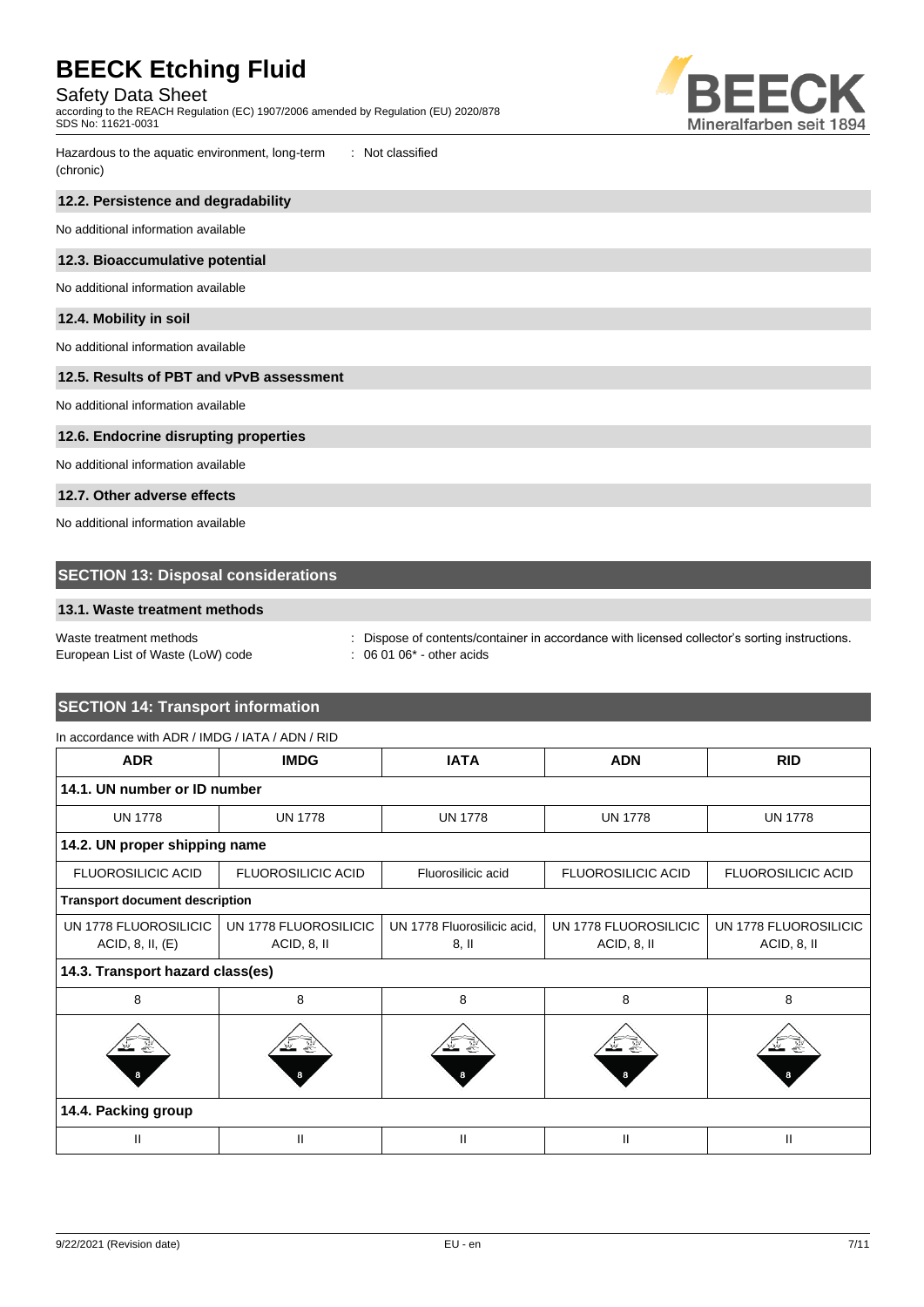# Safety Data Sheet

according to the REACH Regulation (EC) 1907/2006 amended by Regulation (EU) 2020/878 SDS No: 11621-0031



| <b>ADR</b>                                        | <b>IMDG</b>                                                  | <b>IATA</b>                          | <b>ADN</b>                           | <b>RID</b>                           |
|---------------------------------------------------|--------------------------------------------------------------|--------------------------------------|--------------------------------------|--------------------------------------|
|                                                   | 14.5. Environmental hazards                                  |                                      |                                      |                                      |
| Dangerous for the<br>environment: No              | Dangerous for the<br>environment: No<br>Marine pollutant: No | Dangerous for the<br>environment: No | Dangerous for the<br>environment: No | Dangerous for the<br>environment: No |
|                                                   | No supplementary information available                       |                                      |                                      |                                      |
| 14.6. Special precautions for user                |                                                              |                                      |                                      |                                      |
| <b>Overland transport</b>                         |                                                              |                                      |                                      |                                      |
| Classification code (ADR)                         | $\therefore$ C1                                              |                                      |                                      |                                      |
| Limited quantities (ADR)                          |                                                              |                                      |                                      |                                      |
| Excepted quantities (ADR)<br>E2                   |                                                              |                                      |                                      |                                      |
| Packing instructions (ADR)                        |                                                              | : P001, IBC02                        |                                      |                                      |
| Mixed packing provisions (ADR)<br>: MP15          |                                                              |                                      |                                      |                                      |
| Transport category (ADR)<br>$\therefore$ 2        |                                                              |                                      |                                      |                                      |
| Hazard identification number (Kemler No.)<br>: 80 |                                                              |                                      |                                      |                                      |
| Orange plates<br>$\epsilon$                       |                                                              |                                      |                                      |                                      |

1778

Tunnel restriction code (ADR) : E

#### **Transport by sea**

| Limited quantities (IMDG)       | : 1 L                        |
|---------------------------------|------------------------------|
| Excepted quantities (IMDG)      | E2                           |
| Packing instructions (IMDG)     | : P <sub>001</sub>           |
| IBC packing instructions (IMDG) | IBC02                        |
| IBC special provisions (IMDG)   | $\therefore$ B <sub>20</sub> |
| Tank instructions (IMDG)        | : T8                         |
| Tank special provisions (IMDG)  | $:$ TP2                      |
| EmS-No. (Fire)                  | $F-A$                        |
| EmS-No. (Spillage)              | : S-B                        |
| Stowage category (IMDG)         | : A                          |
| Segregation (IMDG)              | : SGG1, SG36, SG49           |
|                                 |                              |

## **Air transport**

| An uunopon                                   |                      |
|----------------------------------------------|----------------------|
| PCA Excepted quantities (IATA)               | E2                   |
| PCA Limited quantities (IATA)                | Y840                 |
| PCA limited quantity max net quantity (IATA) | 0.5L                 |
| PCA packing instructions (IATA)              | 851                  |
| PCA max net quantity (IATA)                  | 1L                   |
| CAO packing instructions (IATA)              | : 855                |
| CAO max net quantity (IATA)                  | : 30L                |
| ERG code (IATA)                              | : 8L                 |
| Inland waterway transport                    |                      |
| Classification code (ADN)                    | C <sub>1</sub><br>t. |
| Limited quantities (ADN)                     | : 1 L                |
| Excepted quantities (ADN)                    | E2                   |
| Carriage permitted (ADN)                     | : T                  |
| Equipment required (ADN)                     | $:$ PP, EP           |
| Number of blue cones/lights (ADN)            | 0                    |
| <b>Rail transport</b>                        |                      |
| Classification code (RID)                    | : C1                 |
| Limited quantities (RID)                     | : 1L                 |
| Excepted quantities (RID)                    | F <sub>2</sub>       |
| Packing instructions (RID)                   | P001, IBC02          |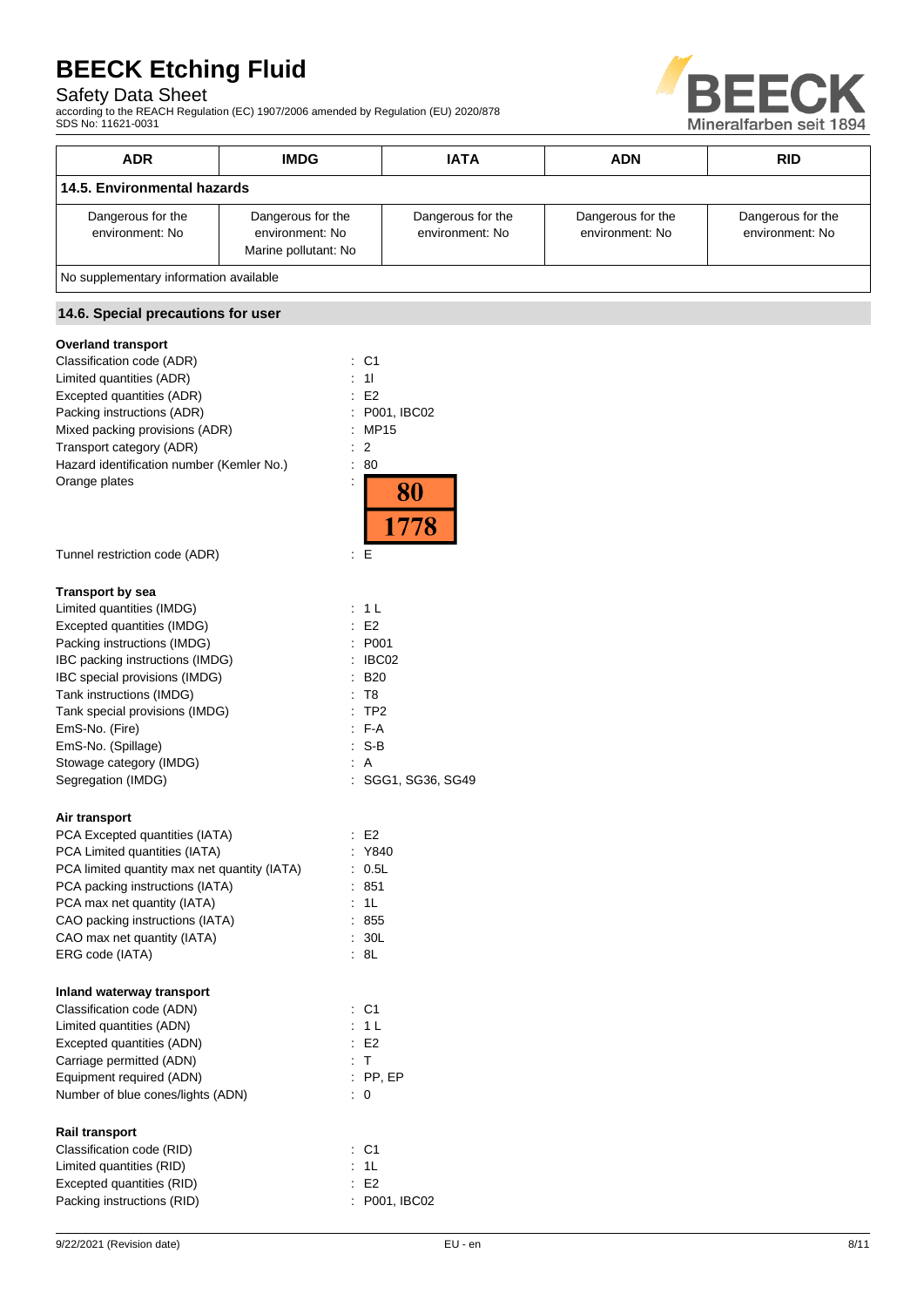Safety Data Sheet

according to the REACH Regulation (EC) 1907/2006 amended by Regulation (EU) 2020/878 SDS No: 11621-0031



| Transport category (RID)           | $\therefore$ 2 |      |
|------------------------------------|----------------|------|
| Hazard identification number (RID) |                | : 80 |

## **14.7. Maritime transport in bulk according to IMO instruments**

Not applicable

# **SECTION 15: Regulatory information**

## **15.1. Safety, health and environmental regulations/legislation specific for the substance or mixture**

## **15.1.1. EU-Regulations**

Contains no REACH substances with Annex XVII restrictions

Contains no substance on the REACH candidate list

Contains no REACH Annex XIV substances

Contains no substance subject to Regulation (EU) No 649/2012 of the European Parliament and of the Council of 4 July 2012 concerning the export and import of hazardous chemicals.

Contains no substance subject to Regulation (EU) No 2019/1021 of the European Parliament and of the Council of 20 June 2019 on persistent organic pollutants

Contains no substance subject to Regulation (EU) 2019/1148 of the European Parliament and of the Council of 20 June 2019 on the marketing and use of explosives precursors.

### **15.1.2. National regulations**

No additional information available

## **15.2. Chemical safety assessment**

No chemical safety assessment has been carried out

## **SECTION 16: Other information**

| Abbreviations and acronyms: |                                                                                                 |  |
|-----------------------------|-------------------------------------------------------------------------------------------------|--|
| <b>ADN</b>                  | European Agreement concerning the International Carriage of Dangerous Goods by Inland Waterways |  |
| <b>ADR</b>                  | European Agreement concerning the International Carriage of Dangerous Goods by Road             |  |
| <b>ATE</b>                  | <b>Acute Toxicity Estimate</b>                                                                  |  |
| <b>BCF</b>                  | <b>Bioconcentration factor</b>                                                                  |  |
| <b>BLV</b>                  | <b>Biological limit value</b>                                                                   |  |
| <b>BOD</b>                  | Biochemical oxygen demand (BOD)                                                                 |  |
| COD                         | Chemical oxygen demand (COD)                                                                    |  |
| <b>DMEL</b>                 | Derived Minimal Effect level                                                                    |  |
| <b>DNEL</b>                 | Derived-No Effect Level                                                                         |  |
| EC-No.                      | European Community number                                                                       |  |
| <b>EC50</b>                 | Median effective concentration                                                                  |  |
| <b>EN</b>                   | European Standard                                                                               |  |
| <b>IARC</b>                 | International Agency for Research on Cancer                                                     |  |
| <b>IATA</b>                 | International Air Transport Association                                                         |  |
| <b>IMDG</b>                 | International Maritime Dangerous Goods                                                          |  |
| <b>LC50</b>                 | Median lethal concentration                                                                     |  |
| LD50                        | Median lethal dose                                                                              |  |
| <b>LOAEL</b>                | Lowest Observed Adverse Effect Level                                                            |  |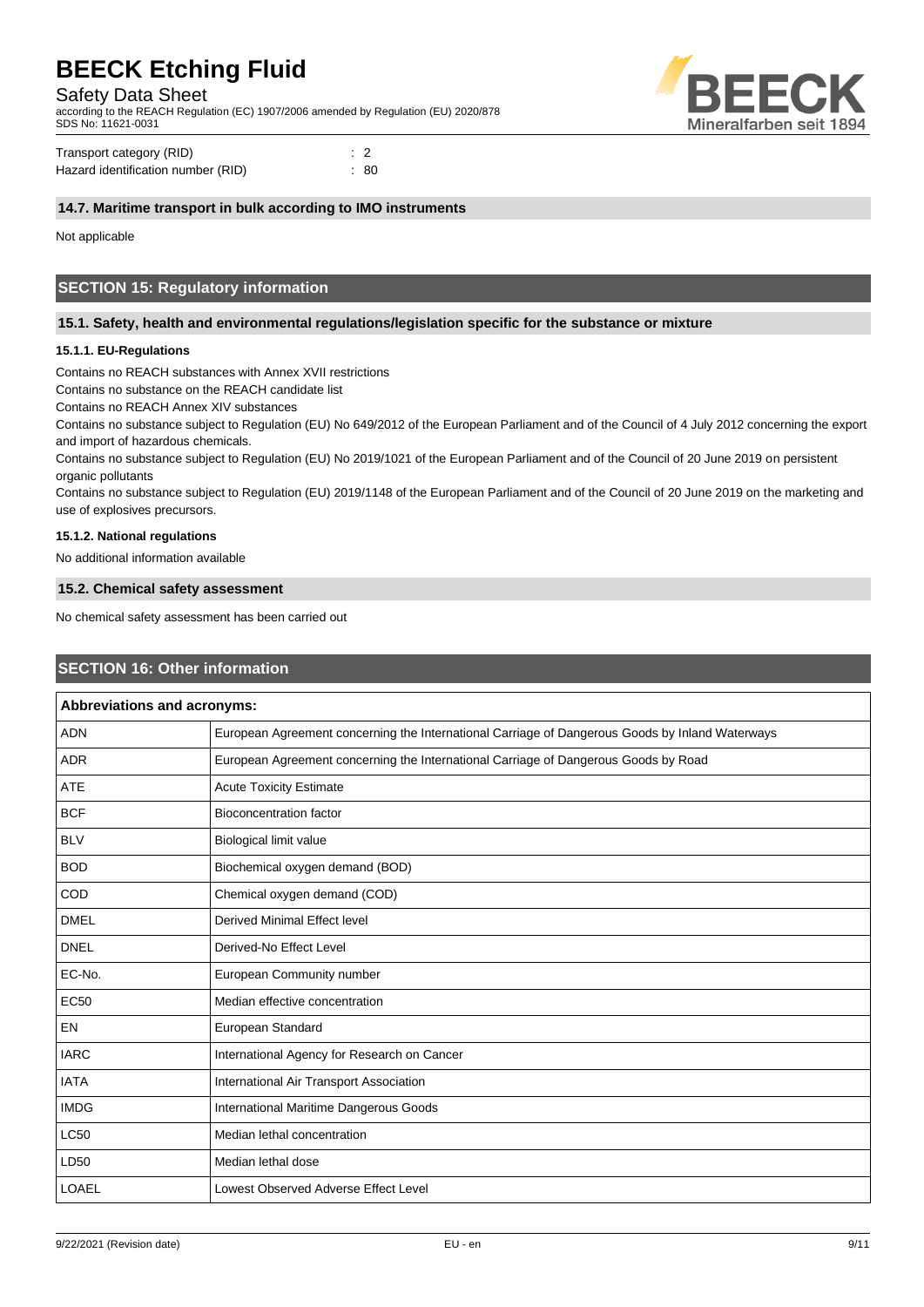Safety Data Sheet

according to the REACH Regulation (EC) 1907/2006 amended by Regulation (EU) 2020/878 SDS No: 11621-0031



| <b>Abbreviations and acronyms:</b> |                                                                                                     |  |  |
|------------------------------------|-----------------------------------------------------------------------------------------------------|--|--|
| <b>NOAEC</b>                       | No-Observed Adverse Effect Concentration                                                            |  |  |
| <b>NOAEL</b>                       | No-Observed Adverse Effect Level                                                                    |  |  |
| <b>NOEC</b>                        | No-Observed Effect Concentration                                                                    |  |  |
| OECD                               | Organisation for Economic Co-operation and Development                                              |  |  |
| OEL                                | Occupational Exposure Limit                                                                         |  |  |
| PBT                                | Persistent Bioaccumulative Toxic                                                                    |  |  |
| PNEC                               | <b>Predicted No-Effect Concentration</b>                                                            |  |  |
| <b>RID</b>                         | Regulations concerning the International Carriage of Dangerous Goods by Rail                        |  |  |
| <b>SDS</b>                         | Safety Data Sheet                                                                                   |  |  |
| STP                                | Sewage treatment plant                                                                              |  |  |
| ThOD                               | Theoretical oxygen demand (ThOD)                                                                    |  |  |
| <b>TLM</b>                         | Median Tolerance Limit                                                                              |  |  |
| <b>VOC</b>                         | Volatile Organic Compounds                                                                          |  |  |
| CAS-No.                            | <b>Chemical Abstract Service number</b>                                                             |  |  |
| <b>N.O.S.</b>                      | Not Otherwise Specified                                                                             |  |  |
| vPvB                               | Very Persistent and Very Bioaccumulative                                                            |  |  |
| ED                                 | Endocrine disrupting properties                                                                     |  |  |
| <b>DOT</b>                         | Department of Transport                                                                             |  |  |
| <b>TDG</b>                         | <b>Transportation of Dangerous Goods</b>                                                            |  |  |
| <b>REACH</b>                       | Registration, Evaluation, Authorisation and Restriction of Chemicals Regulation (EC) No 1907/2006   |  |  |
| <b>GHS</b>                         | Globally Harmonized System of Classification, Labelling and Packaging of Chemicals                  |  |  |
| CAS                                | CAS (Chemical Abstracts Service) number                                                             |  |  |
| <b>IBC-Code</b>                    | International Code for the Construction and Equipment of Ships carrying Dangerous Chemicals in Bulk |  |  |
| <b>CLP</b>                         | Classification Labelling Packaging Regulation; Regulation (EC) No 1272/2008                         |  |  |
| MARPOL 73/78                       | MARPOL 73/78: International Convention for the Prevention of Pollution From Ships                   |  |  |
| <b>ADG</b>                         | Transport of Australian Dangerous Goods                                                             |  |  |

Other information **intervals and the regular**  $\cdot$  Data of sections 4 to 8, as well as 10 to 12, do partly not refer to the use and the regular employing of the product (in this sense consult information on use and on product), but to liberation of major amounts in case of accidents and irregularities. The information describes exclusively the safety requirements for the product(s) and is based on the present level of our knowledge. The delivery specifications are contained in the corresponding product sheet. This data does not constitute a guarantee for the characteristics of the product(s) as defined by the legal warranty regulations.

| Full text of H- and EUH-statements: |                                               |  |
|-------------------------------------|-----------------------------------------------|--|
| Acute Tox. 1 (Dermal)               | Acute toxicity (dermal), Category 1           |  |
| Acute Tox. 2 (Inhalation)           | Acute toxicity (inhal.), Category 2           |  |
| Acute Tox. 2 (Oral)                 | Acute toxicity (oral), Category 2             |  |
| Acute Tox. 4 (Dermal)               | Acute toxicity (dermal), Category 4           |  |
| Acute Tox. 4 (Oral)                 | Acute toxicity (oral), Category 4             |  |
| Eye Dam. 1                          | Serious eye damage/eye irritation, Category 1 |  |